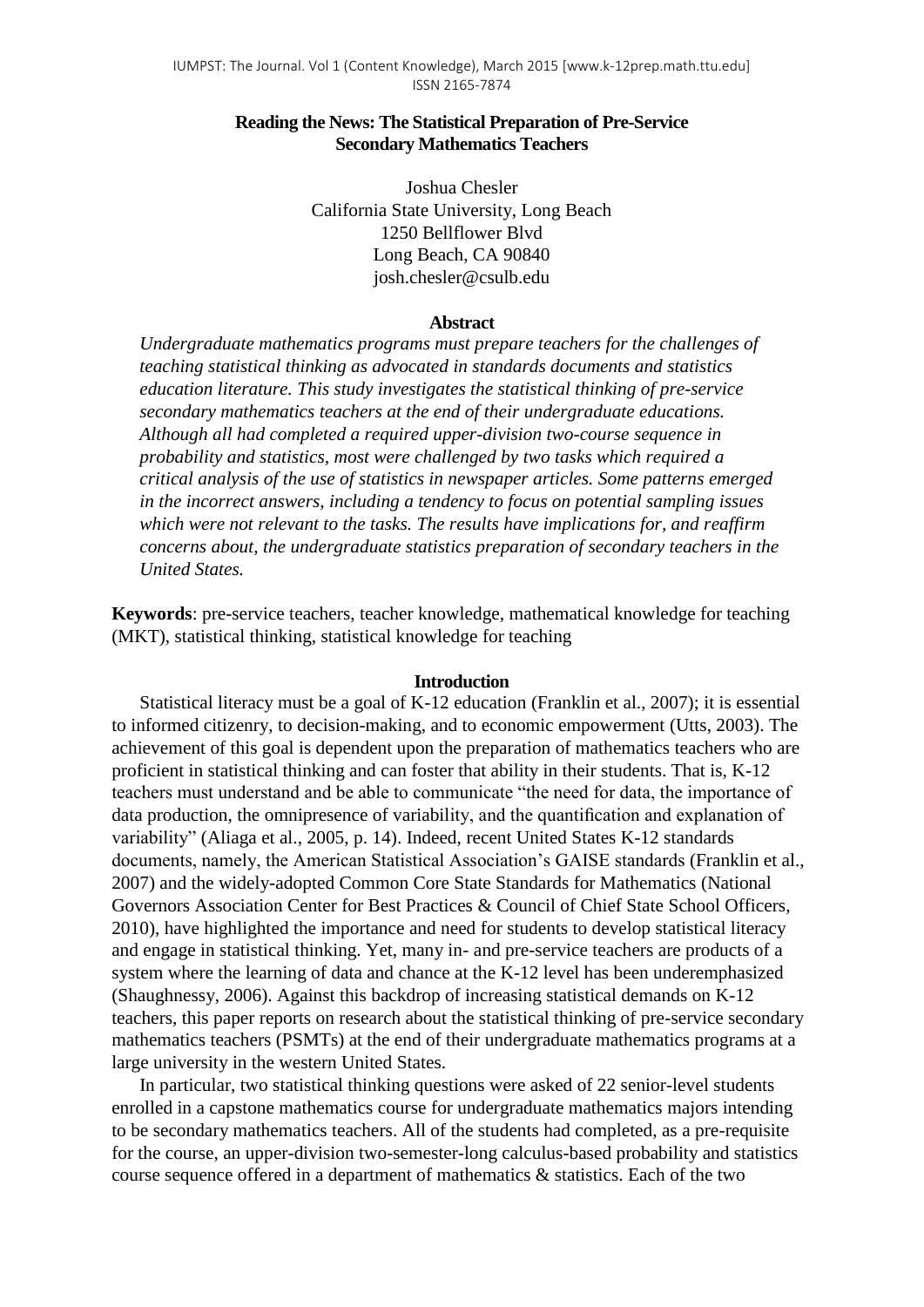questions required students to comment on whether statistics reported in a newspaper article supported a claim from the article. The students' performances indicated that many of these PSMTs may not have the statistical thinking dispositions or skills necessary to make sense of quantitative information reported in the media. Herein, the nature of some of their challenges and the implications for secondary teacher preparation are discussed.

### **Perspective**

In 2001, the Conference Board of the Mathematical Sciences (CBMS) in the United States published a set of recommendations called the Mathematics Education of Teachers (2001). They recommended that PSMTs "should have experience formulating questions, devising data collection protocols, and analyzing real data sets that result from their own investigations or from the data collection of others" (p. 136). Since that time, the Common Core State Standards for Mathematics (CCSSM) have been adopted by over 40 states. The CCSSM high school standards include, as one of six conceptual categories, Statistics & Probability and emphasize interpreting of data, making inferences, and justifying conclusions (National Governors Association Center for Best Practices & Council of Chief State School Officers, 2010). Furthermore, the CCSSM endorse eight practice standards for all of K-12; of particular relevance is the practice of "construct[ing] viable arguments and [critiquing] the reasoning of others" (p. 6). In 2012, the CBMS released an updated version of their recommendations for teacher preparation which calls for focus "on data collection, analysis, and interpretation needed to teach the statistics outlined in the [CCSSM]" (2012, p. 18). This type of preparation may not be the status quo; Rossman, Chance, Medina, and Obispo (2006) pointed out that many mathematics teachers "do not have ample opportunities to develop their own statistical skills and understanding of statistical concepts before teaching them to students" (p. 332). They connect this issue to the structure of teacher preparation programs in which PSMTs receive little instruction in "communication skills and statistical judgment" (p. 332).

Indeed, concerns have been raised within the statistics education community about the state of teacher preparation. Some have cautioned that K-12 statistics teachers are not sufficiently aware of the differences between mathematical thinking and statistical thinking (Burrill & Biehler, 2011; M. Pfannkuch, 2008). Pfannkuch (2008) called for preservice teachers to have more authentic statistical experiences, that is, to "[learn] the game of statistics." Burrill and Biehler (2011) called for "direct intervention" in teacher training in order for PSMTs to develop the necessary "philosophy of statistics" (p. 66). They note that there are several important, unanswered questions in the statistics education community about how to best train PSMTs in statistics. Similar concerns and uncertainty have been expressed about the preparation of teachers of introductory college statistics courses (Pearl et al., 2012).

Despite these concerns, there have been few studies of teachers' statistical knowledge for teaching. Groth (2007, 2013) proposed a hypothetical framework for this knowledge and lamented that "there is a daunting amount of work to accomplish in building programs that are effective in helping teachers develop knowledge for teaching statistics" (2007, p. 433). Callingham and Watson (2011) and Watson, Callingham, and Nathan (2009) reported on ongoing work to enumerate components of and to develop a measure of teachers' statistical pedagogical content knowledge (PCK). This work, and that of Groth (2007), is built upon the notion of PCK, introduced by Shulman (1986), as the subject matter knowledge which is relevant to teachers. In particular, teachers of statistics need types of statistical knowledge which are specific to teaching; for example, they must be able to choose appropriate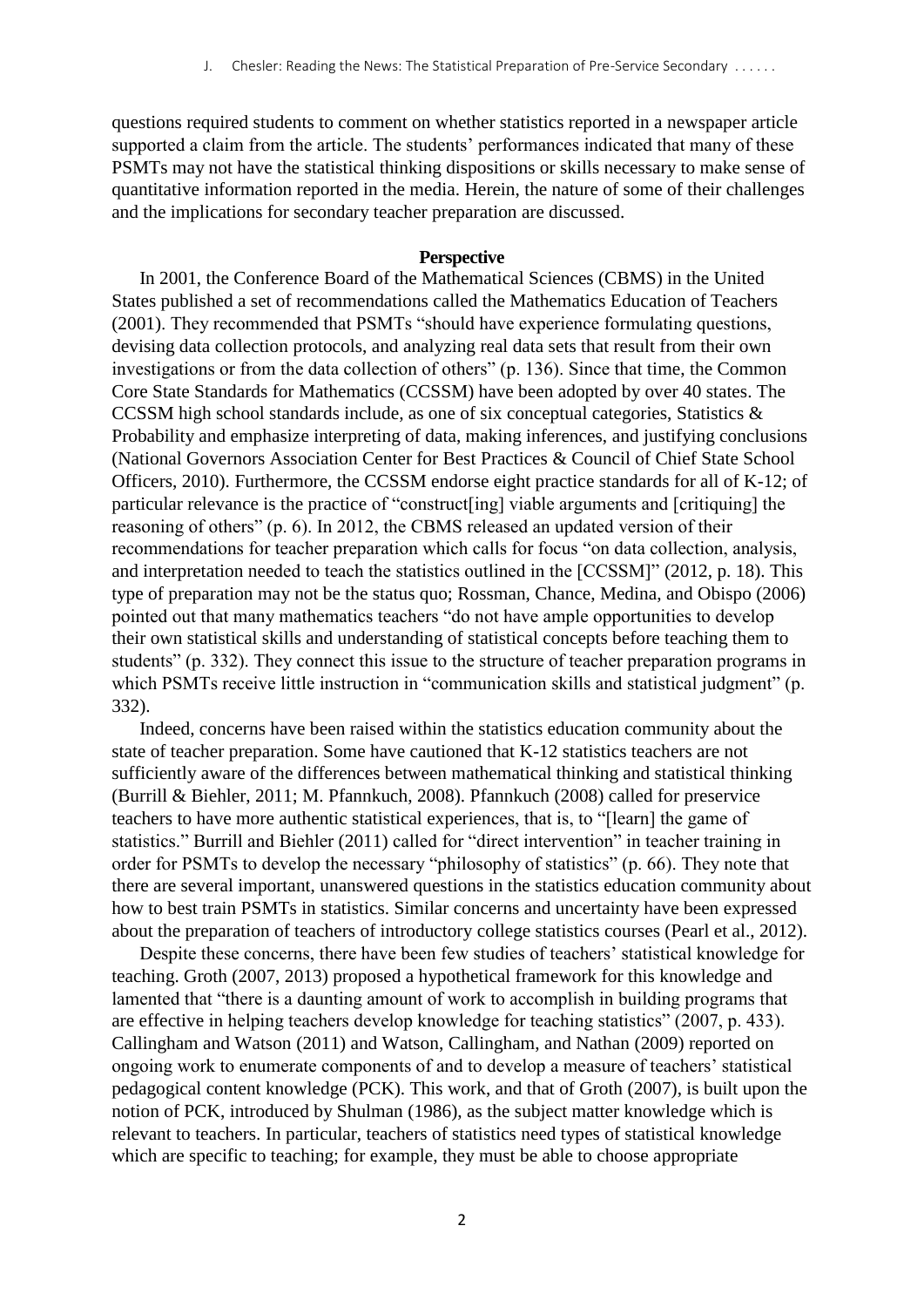representations and anticipate student errors. In particular, they must be able to support the statistical thinking expected of students as defined by the CCSSM.

There are, however, some small scale studies of in- and pre-service teachers' statistical knowledge (e.g., Doerr & Jacob, 2011; Makar & Confrey, 2005a; Maxine Pfannkuch, 2006), which indicate that teachers have the same statistical challenges as students, particularly with conceptual understanding. Of relevance, a study by Makar and Confrey (2005b) found that the 17 PSMTs in their study often used non-standard terminology to discuss statistical variation and distribution. However, such language was often used to discuss rich statistical ideas and presented opportunity for insight into student thinking and statistical sense-making. More recently, the 18th ICMI Study included reviews of the limited research on teachers' graphical knowledge (González, Espinel, & Ainley, 2011) and on their understanding of averages (Jacobbe & Carvalho, 2011), variation (Sánchez, da Silva, & Coutinho, 2011), and distribution (Chris Reading & Canada, 2011). These reports each acknowledged that teachers need deep understandings of these topics, yet often encounter difficulties or are deficient in this respect. Among these reviews, there are calls for improving teacher training and continued research into teacher learning and knowledge.

Also of relevance to the present study are the notions of statistical knowledge and thinking. Utts (2003) connected statistical knowledge to requirements for quantitative literacy and for good citizenry. As Garfield and Ben-Zvi (2005) suggested, being able to "provide good evidence-based arguments and critically evaluate data-based claims are important skills that all citizens should have" (p. 355). Chance (2002) catalogued several definitions for statistical thinking. Despite the variety of definitions, it is widely accepted that (1) statistical thinking includes an appreciation for variability and the statistical process (in contrast with the following of procedures) and (2) statistical thinking is a goal of statistics education. Within the constellation of dispositions which comprise statistical thinking, some researchers have focused on distributional thinking, the ability to reason by coordinating multiple aspects of a distribution and, if applicable, considerations of sample and population (A. Bakker & Gravemeijer, 2005; C. Reading & Reid, 2006; Shaughnessy, 2007)

Chance (2002) noted that "the statistical thinker is able to move beyond what is taught in [a statistics] course, to spontaneously question and investigate the issues and data involved in a specific context." She also endorsed explicit instruction in the statistical thinking habits which are endemic to professional statisticians. Among the six habits/skills that she lists, and of relevance to the present study, are skepticism about data, constant attention to context, and "thinking beyond the textbook." Others have provided tasks or suggestions to promote statistical thinking (e.g., Burrill & Elliott, 2006) or distributional thinking (e.g., Arthur Bakker, 2004; Makar & Confrey, 2003); Groth (2013) provides examples of activities used with pre-service teachers for the specific purpose of developing their SKT.

### **Methodology**

The data are comprised of student work on two tasks from a capstone mathematics course for PSMTs which was taught by the author of this paper. Question 1 was a homework question; there is no information about the level to which students collaborated on this task. Question 2 was assigned on a take-home exam; collaboration was prohibited on the exam. Both questions required students to examine newspaper quotes. Of the semester-long course, three weeks were devoted to discussion of statistics, though no in-class activities demonstrated or required students to engage in the interpretation of news reports, though Question 1 was discussed by the whole class after it was graded. The choice to limit discussions of and instruction in these sorts of analyses was made by the instructor in order to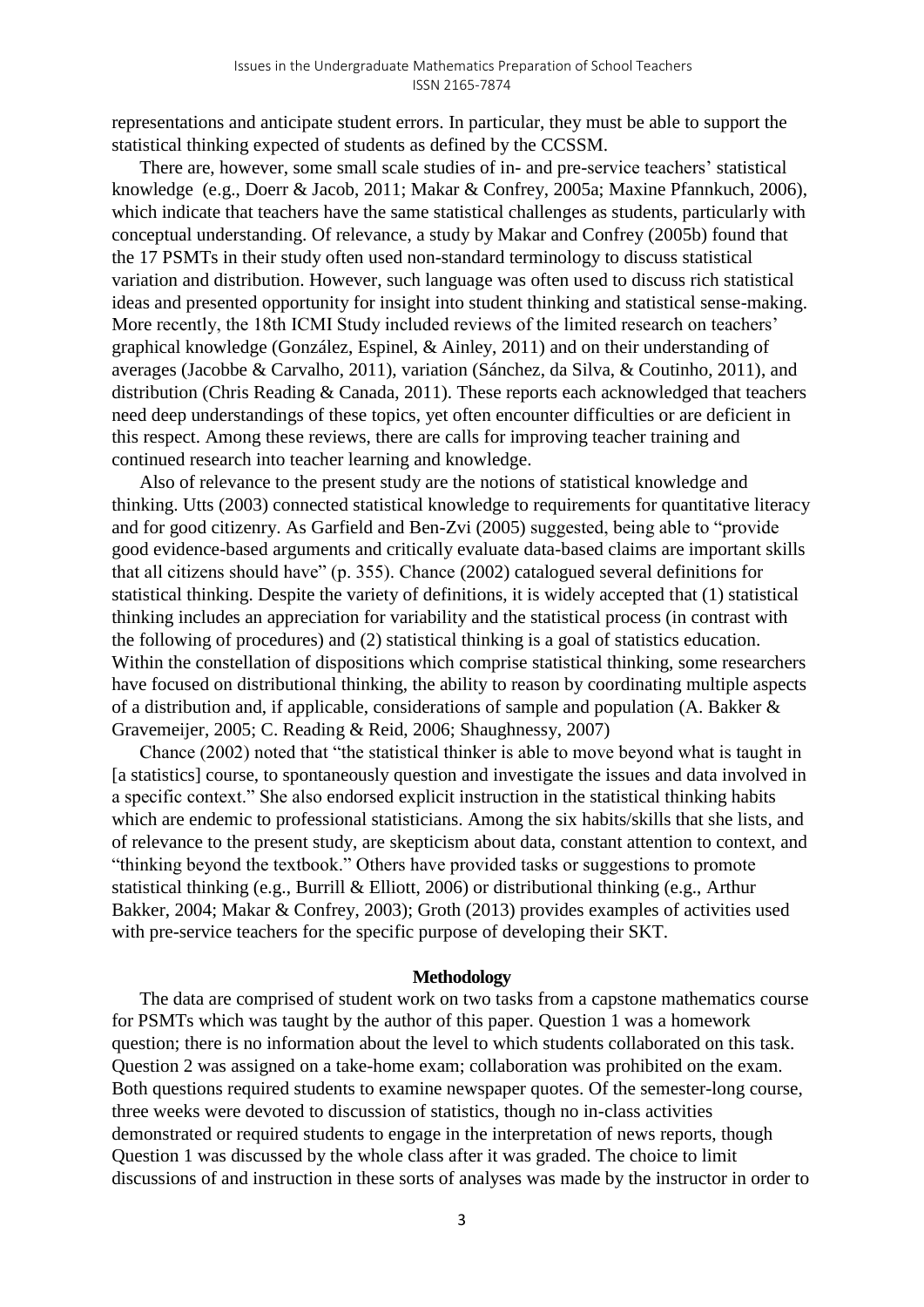test the hypothesis that the students' previous coursework did not prepare them for the type of statistical thinking required by the two questions.

Twenty-two students participated in the study; all were enrolled in a semester-long mathematics content capstone course for pre-service secondary teachers. The students had completed a two-semester-long upper division calculus-based probability and statistics course sequence as well as all of the non-elective mathematics courses required for all mathematics majors. The sequence was taught from the textbook Mathematical Statistics with Applications (Wackerly, Mendenhall, & Scheaffer, 2007) and, though not all instructors include Bayesian methods, the rest of the textbook is covered. Topics include discrete probability and combinatorics; random variables; distribution and density functions; moment generating functions and moments; sampling theory and limit theorems; estimation and hypothesis testing; maximum likelihood and method of moments estimation; efficiency, unbiasedness, and asymptotic distribution of estimators; Neyman-Pearson Lemma; goodnessof-fit tests; correlation and regression; experimental design and analysis of variance; and nonparametric methods. There were multiple instructors who taught these courses for these 22 capstone students. Data are not available about the students' performances in the courses, though a grade of C or better in both courses was required for registration in the capstone course.

Student work was subjected to multiple rounds of coding (Coffey & Atkinson, 1996). Initial rounds of coding focused on correctness and evidence of statistical/distributional thinking. Subsequent rounds of coding respected emergent themes and patterns such as the use of language. A different coding rubric was used for each the two questions. Details about coding strategies are embedded in the Results section of this paper.

## **Results**

## *Figure 1. Question 1.*

Question 1. USA Today published an article called Is `failure to launch' really a failure? (Jayson, 2006). Here are two sentences from it:

i. "High housing costs are only part of the reason young adults are staying home in greater numbers than ever before."

ii. "Since 1970, the percentage of people ages 18 to 34 who live at home with their family increased 48%, from 12.5 million to 18.6 million, the Census Bureau says."

(A) Does the second sentence support the statement that "young adults are staying home in greater numbers than ever before"? (Assume "young adult" means "people ages 18 to 34".) (B) Is there anything misleading? (C) What questions would you like answered in order to further clarify the provided statistics?

## *Question 1*

Question 1 (see Figure 1) was asked on a homework assignment. Students were not required to read the whole article, which used the second sentence in support of the claim that "young adults are staying home in greater numbers than ever before". There were two main issues which students were to identify: (1) the article incorrectly stated that the percentage (not the number) of people living at home increased, and (2) the article was misleading in its failure to acknowledge that, from 1970 to 2006, the population of young adults may have also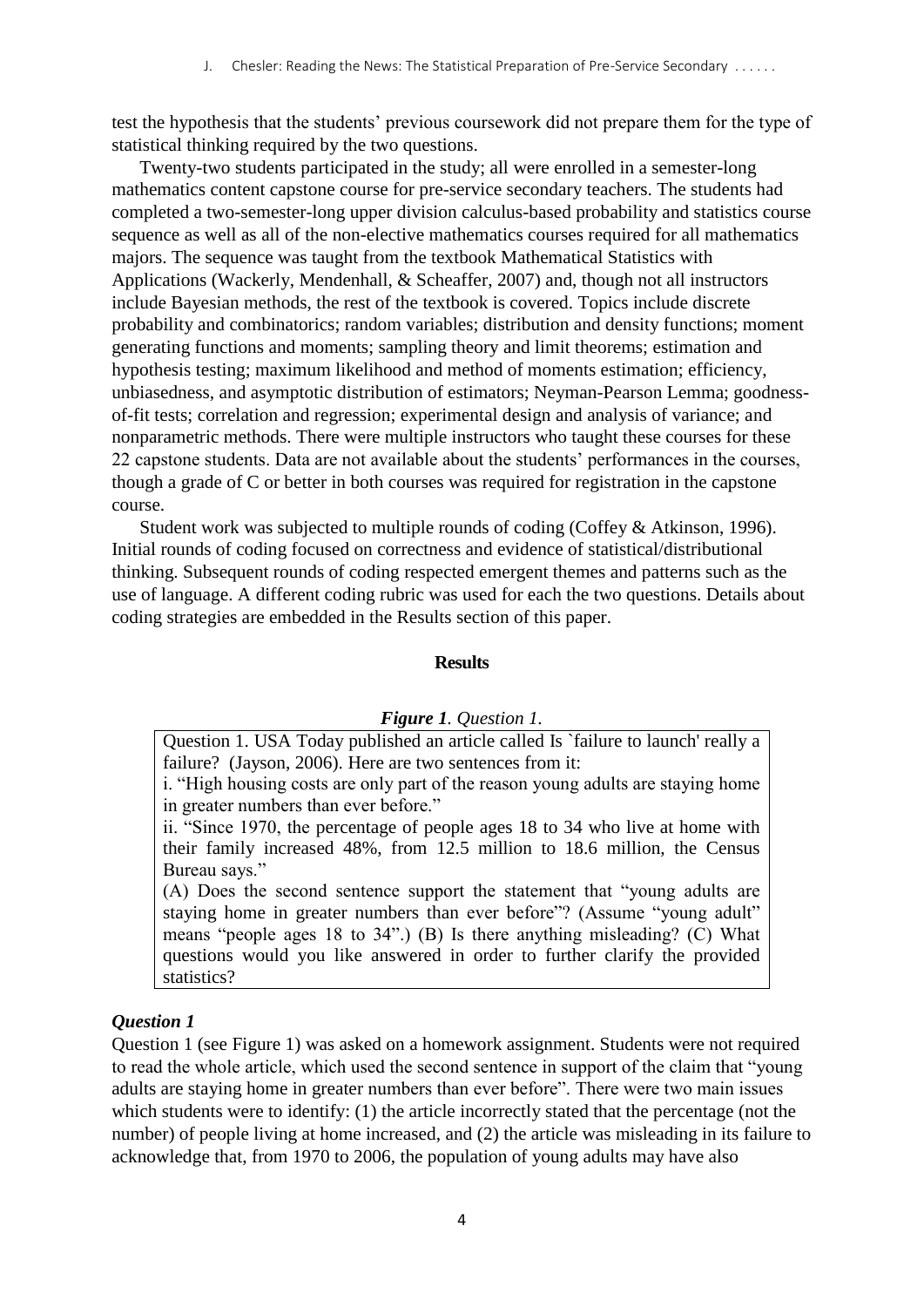increased. In fact, the total population increased by approximately 48% (US Census Bureau, 2012).

Only 19 of the 22 subjects responded to this question; it is unclear why the problem was skipped by three students, two of whom completed the other three questions on the homework assignment. Of these 19 students, only one made note of Issue (1). In order to examine student recognition of Issue (2), responses were initially coded based upon whether an issue of proportionality was acknowledged; that is, a student needed to have acknowledged base population, either total or for young adults, in order to have demonstrated proportional reasoning. [Table 1](#page-4-0) details codes used to analyze student work.

Twelve responses clearly addressed proportionality. However, three of these twelve did not mention it as the primary reason why the second sentence did not support the phrase quoted in part (A); instead they brought up the possibility of a population increase as one of their questions in part (C). For example, Student #1 incorrectly focused on the entirety of the first sentence from USA today. He wrote, "The second sentence does not say that high housing costs are the only reason for the 48% increase." Among the seven students who did not raise the issue of a changing population size, six said that the statistics did not support the statement. Two of these students correctly noted that not enough data was provided to justify the use of the phrase "than ever before." Two of the seven proposed a hypothetical situation which could have undermined the data; for example, Student #18 wrote that young adults "could have moved out and moved back in later." Two others dismissed the statistic because it did not provide a reason for the increase.

<span id="page-4-0"></span>

| Code                 | Description                                                  | n  |
|----------------------|--------------------------------------------------------------|----|
| Proportional         | Student gave some acknowledgement that increase in           | 12 |
| Reasoning (PR)       | population (of young adults) is relevant. Student reported   |    |
|                      | that quote does not support claim.                           |    |
| PR: Primary Reason   | The primary reason why the quote does not support the        | 9  |
| (PR:1)               | claim is related to potential increase in population.        |    |
| PR: Not Primary      | The student response was coded as PR but it was not          | 3  |
| Reason (PR:2)        | his/her primary reason for concluding that the statistic did |    |
|                      | not support the claim.                                       |    |
| No Proportional      | The student did not raise any issues about potential         | 7  |
| Reasoning (NPR)      | population increase.                                         |    |
| <b>NPR:</b> Supports | The student response was coded as NPR and the student        | 6  |
| (NPR: S)             | said the statistic does support the claim.                   |    |
| <b>NPR: Does Not</b> | The student response was coded as NPR and the student        | 1  |
| Support (NPR:N)      | said the statistic does not support the claim.               |    |
| Primary Reason       | The primary reason why the quote does not support the        | NA |
| (PrimR)              | claim. Code values: population increase, sampling issues,    |    |
|                      | hypotheticals, other.                                        |    |

|  | Table 1. Coding for Issue 2 |  |  |  |
|--|-----------------------------|--|--|--|
|--|-----------------------------|--|--|--|

# *Question 2*

Question 2 (see [Figure 2\)](#page-5-0) was asked in the context of a take home exam and was answered by all 22 students. The intention was for students to engage in distributional thinking. In particular, for the students to note that, if the immigrant children's scores had a similar distribution to that of the population of native-born children, then one would expect about 85% of them to score below the 85th percentile of the total population of students. Responses were coded as providing correct reasoning if this reason was identified, even if not as the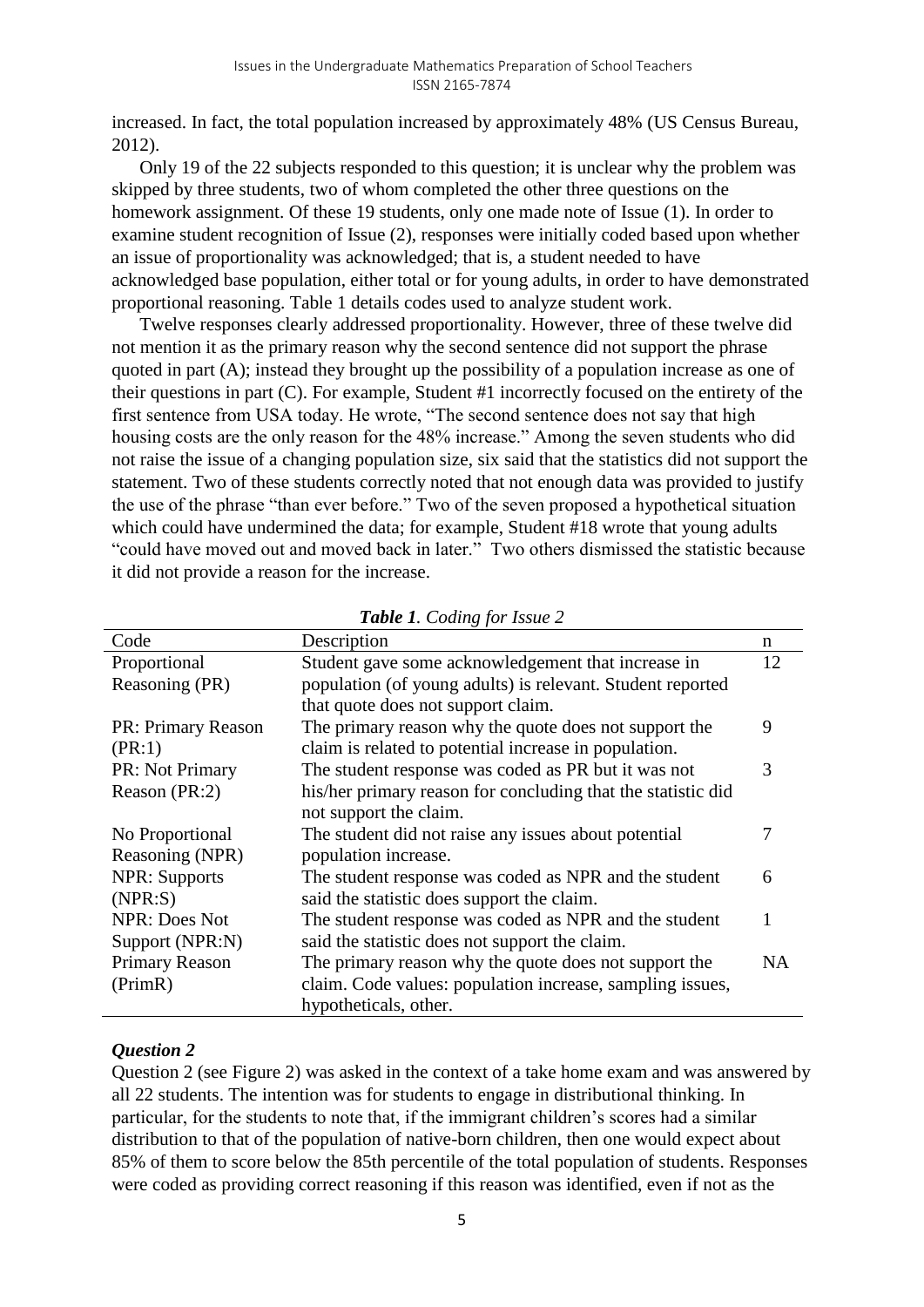primary reason. [\(Table 1](#page-4-0) details codes used to analyze student work.) Nine responses were coded as correct; however, some mentioned the faulty distributional reasoning only as a secondary or tertiary issue. For example, Student #16 (coded as correct), as her primary reason, applied the temporal meaning of the word "lagged" and concluded that one could only arrive at that conclusion if data were collected over many years. Whereas, Student #1 was coded as incorrect even though he correctly noted that approximately 25% of the immigrant children would have scored above the 85th percentile. However, he may have interpreted the article to have implied that 100% of immigrant students lacked proficiency as he concluded by asking, "So how is it that 25% of students are considered to be in the group of poor performance?" Thus, some students displayed some distributional thinking but did not answer the question correctly.

## *Figure 2. Question 2.*

<span id="page-5-0"></span>Question 2. Here's a quote from the New York Times (Future, 2009). "Immigrant children lagged in mastering standard academic English, the passport to college and to brighter futures. Whereas native-born children's language skills follow a bell curve, immigrants' children were crowded in the lower ranks: More than three-quarters of the sample scored below the 85th percentile in English proficiency."

Does the statement that "more than three-quarters of the sample scored below the 85th percentile in English proficiency" support the statement that "Immigrant children lagged in mastering standard academic English"? Explain why or why not.

Indeed, the statistic provided in this article contradicts the claim. Only nine of the 22 students supplied an explanation which acknowledged that a sub-population with only 75% scoring below the 85th percentile would likely be outperforming the general population. Of the 13 other students, six did demonstrate distributional thinking to some extent. Often, however, this thinking was unproductive as was the case with Student #2 who noted that "some immigrant children could have scored higher than native born children." Four other students argued that, without knowing how the 75% was distributed, we can't determine if the claim is supported. For example, Student #12 raised the possibility that, "If they fell between 80-85 percentile then that would say that three-quarters of [immigrant] children [are] 80 to 85 more proficient than the whole population which is good." As can be seen in the quote from Student #12, and as was the case with many students, the wording lacked some precision. Particularly, it is unclear what Student #12 meant by "80 to 85 more proficient."

At least eight of the incorrect answers raised potential sampling or methodological issues in ways which did not serve to address the question. For example, Student #17 noted that the article did not mention sample size. Student #9 noted that "this article does not specify what type of children comprised of this sample which scored below the 85th percentile." Student #8 noted that "the problem with this claim is there is not a cut-off for adequate English proficiency" and the results would look different if they focused on the number that achieved minimal proficiency. Student #7 suggested that the article should have focused on student growth, rather than proficiency. Others, like Student #21, raised questions like "How do [they] measure whether or not someone is proficient in English?" As was also the case with Question 1, many of these and other points raised by students are valid, though they did little to address the question which was asked of them.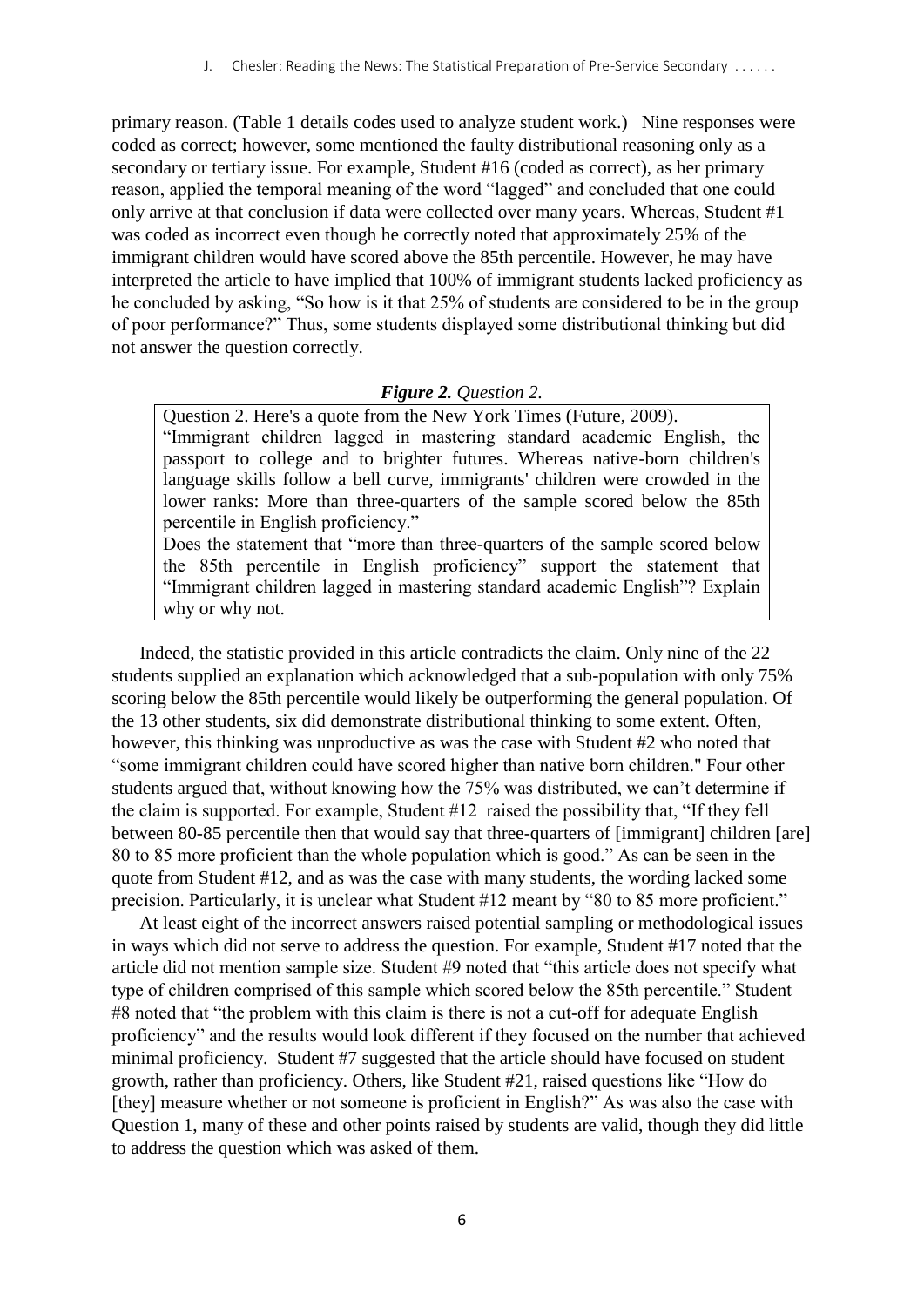|                          | $\cup$                                                            |            |
|--------------------------|-------------------------------------------------------------------|------------|
| Code                     | Description                                                       | n          |
| Distributional Thinking  | The student demonstrates some reasoning about 15 (yes),           |            |
| (DT)                     | the distributions of the test scores of the sub- $7 \text{ (no)}$ |            |
|                          | population within the total population. Code                      |            |
|                          | Values: Yes, No.                                                  |            |
| Correct/Incorrect        | Correct if students noted something equivalent 9                  | (correct), |
| $(C \text{ or } I)$      | to the statement, "25% of immigrant children 13(incorrect)        |            |
|                          | would be in the top 15%" and used this to draw                    |            |
|                          | a correct conclusion.                                             |            |
| Reasons (not necessarily | The reasons which students gave in support of $9(C)$ ,            |            |
| primary)                 | their answers. Only reasons given multiple times $5$ (DS),        |            |
|                          | were assigned codes. Some responses had 8 (SM)                    |            |
|                          | multiple reasons. Code values: correct $(C)$ ,                    |            |
|                          | distribution of<br>(DS),<br>subpopulation                         |            |
|                          | sampling/methodological (SM)                                      |            |

*Table 2. Coding Rubric for Question 2*

### **Limitations**

The implications of the results enumerated above are limited by both the scale and methods of the study. The convenience sample of 22 subjects enrolled in a single course at a single university clearly limits the generalizability. Furthermore, the study focused on students' work on just two tasks and the validity of these tasks as research instruments was not established, for instance, through a panel of experts. The discussion which follows respects these limitations and locates the value of this study not in its generalizability, but in its potential for advancing an important and timely discussion about the statistical preparation of teachers. Limitations are discussed in more depth below, in the context of future research which extends this work.

#### **Discussion**

The formal upper-division courses typically required of mathematics majors may do little to prepare them for their careers as mathematics or statistics teachers (CBMS, 2012; Monk, 1994; Rossman, Chance, Medina, & Obispo, 2006). In the present study, many pre-service mathematics teachers, at the end of their undergraduate educations, did not successfully evaluate data-based claims. That is, when asked to demonstrate statistical thinking, as defined by Chance (2002), by questioning conclusions drawn from data, many fell short. Furthermore, though it is difficult to quantify, the PSMTs often struggled when communicating about statistics. Rossman et al. (2006) claimed that "communication skills and statistical judgment" (p. 332) are largely missing from teacher preparation programs; the present study perhaps shows that there are consequences to that lack of instruction. Indeed, many of the PSMTs in this study faltered in both communication skills and statistical judgment. Makar and Confrey (2005b) made the observation that teachers often used nonstandard terminology to support valid statistical arguments; however, many of the subjects in this study used non-standard language while providing incorrect answers. Though, some did demonstrate elements of statistical thinking in spite of answering the questions incorrectly.

The disappointing performance of many of these PSMTs highlights the need for reform in the statistical training of secondary teachers that so many have called for. All of the students had completed a two-semester calculus-based probability and statistics sequence as the only statistics requirement of their degree program. However, on Question 1, only 12 out of 19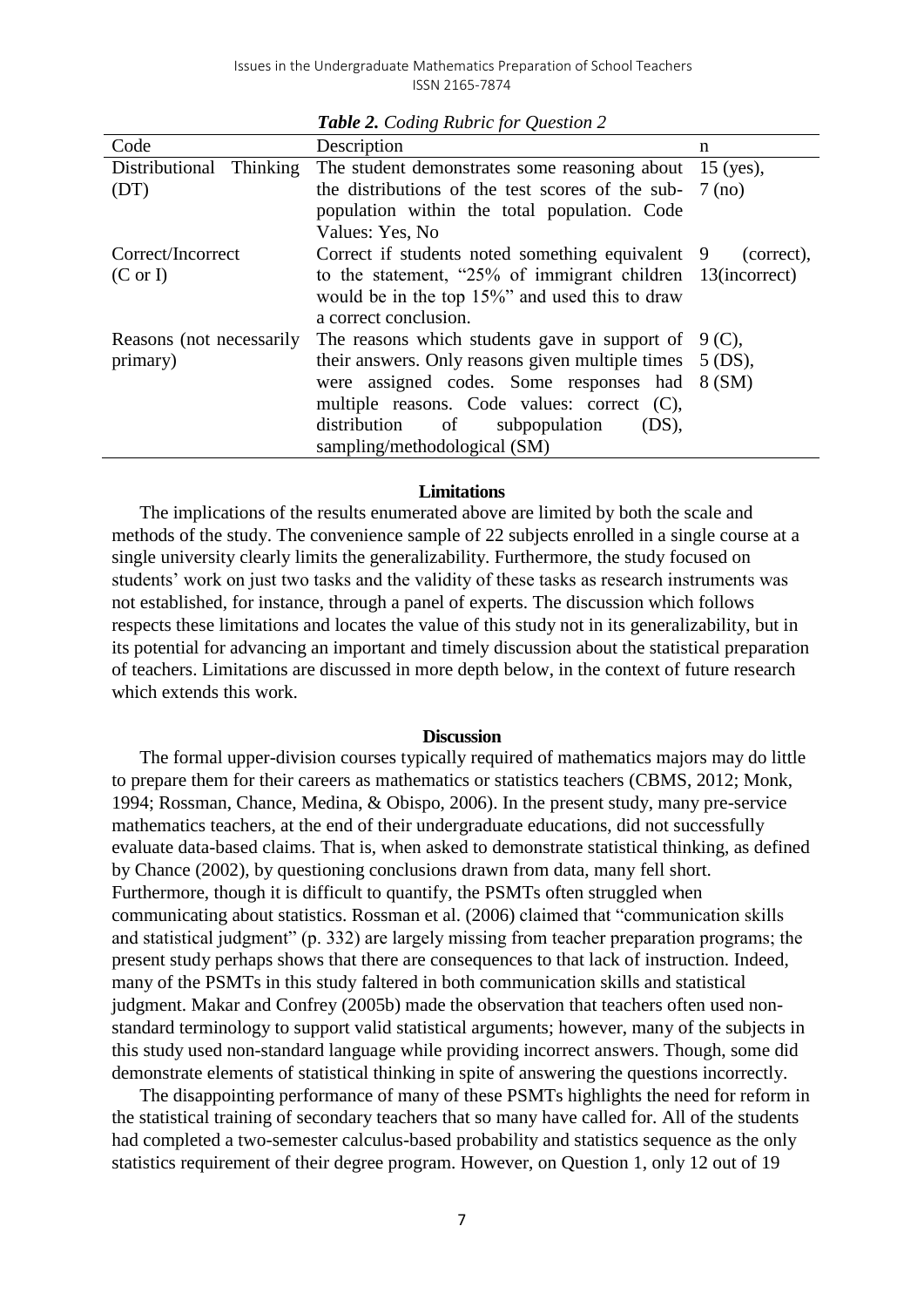addressed issues related to proportional reasoning. On Question 2, only nine out of 23 successfully used distributional thinking. Many of the PSMTs, at the end of their undergraduate mathematics education, were unsuccessful with the two statistical tasks which echo CCSSM requirement for high school students to "critically [review] uses of statistics in public media and other reports" (National Governors Association Center for Best Practices & Council of Chief State School Officers, 2010, p. 79).

There are some notable characteristics of the incorrect answers provided in this study. Many incorrect answers were actually valid observations which did not relate to the question. This may be an instance of what Kahneman and Frederick (2002) referred to as attribute substitution, often characterized by situations "in which a difficult question is answered by substituting an answer to an easier one" (p. 50). In particular, students often focused on hypothetical methodological issues, which are typically not discussed in news media, but may be discussed in statistics courses. That is, the students may have been more comfortable with or more predisposed to discussing sampling issues than with a context-based critical evaluation of the use of statistics in a non-academic source. The present study does not provide insight into the source of this pattern, though it is probable that it is, at least in part, a by-product of students' prior academic experiences with statistics.

Though, the question remains of what those academic experiences should be for future teachers of statistics. The students in this study had taken a Probability and Statistics course sequence intended for all mathematics majors. At a moment when K-12 statistics education in the United States is aligning with the GAISE and CCSSM visions of school statistics, it is an opportune time to question the assumption that a traditional upper division probability and statistics sequence develops teachers' knowledge for teaching statistics.

As Groth (2007) stated, the task of designing effective programs will require a "daunting amount of work" (p. 433). Though, the idea of redesigning the curriculum for PSMTs has received traction at least at one university; Froelich, Klieman, and Thompson (2008) describe efforts at Iowa State University to redesign the way secondary teachers are trained to teach statistics. They have replaced traditional calculus-based statistics courses with content and instruction more aligned with the GAISE College Report (2005), incorporating more data analysis and conceptual thinking.

There is a recognized need to better understand the statistical knowledge required for teaching (Callingham & Watson, 2011; Groth, 2007). Concomitantly, there is a need to examine how teachers are trained, and the assumptions which underlie those teacher training programs. More research is needed about the type of statistical training which can support teachers of statistics. One avenue toward that goal is to further investigate the ways in which traditional statistics coursework may be insufficient. This study examined PSMTs who had all completed such courses, however many did not successfully demonstrate some basic knowledge needed for statistics teachers. Given the limitations of this study, more research is needed to document the extent and nature of the shortcomings which PSMTs may have at the end of their mathematics and statistics training. In particular, the present study would be strengthened by examining a broader base of PSMTs, by a closer examination of the PSMTs' statistical backgrounds, and by use of a validated, finer-grained research instrument. Furthermore, task-based interviews could illuminate the patterns which emerged in the students' errors.

Such work would support a better understanding of how to address the statistical needs of PSMTs. The programmatic changes at Iowa State University are encouraging, though many universities are, no doubt, restricted in making such bold changes by departmental politics and state-mandated teacher licensing requirements. Research into interventions to supplement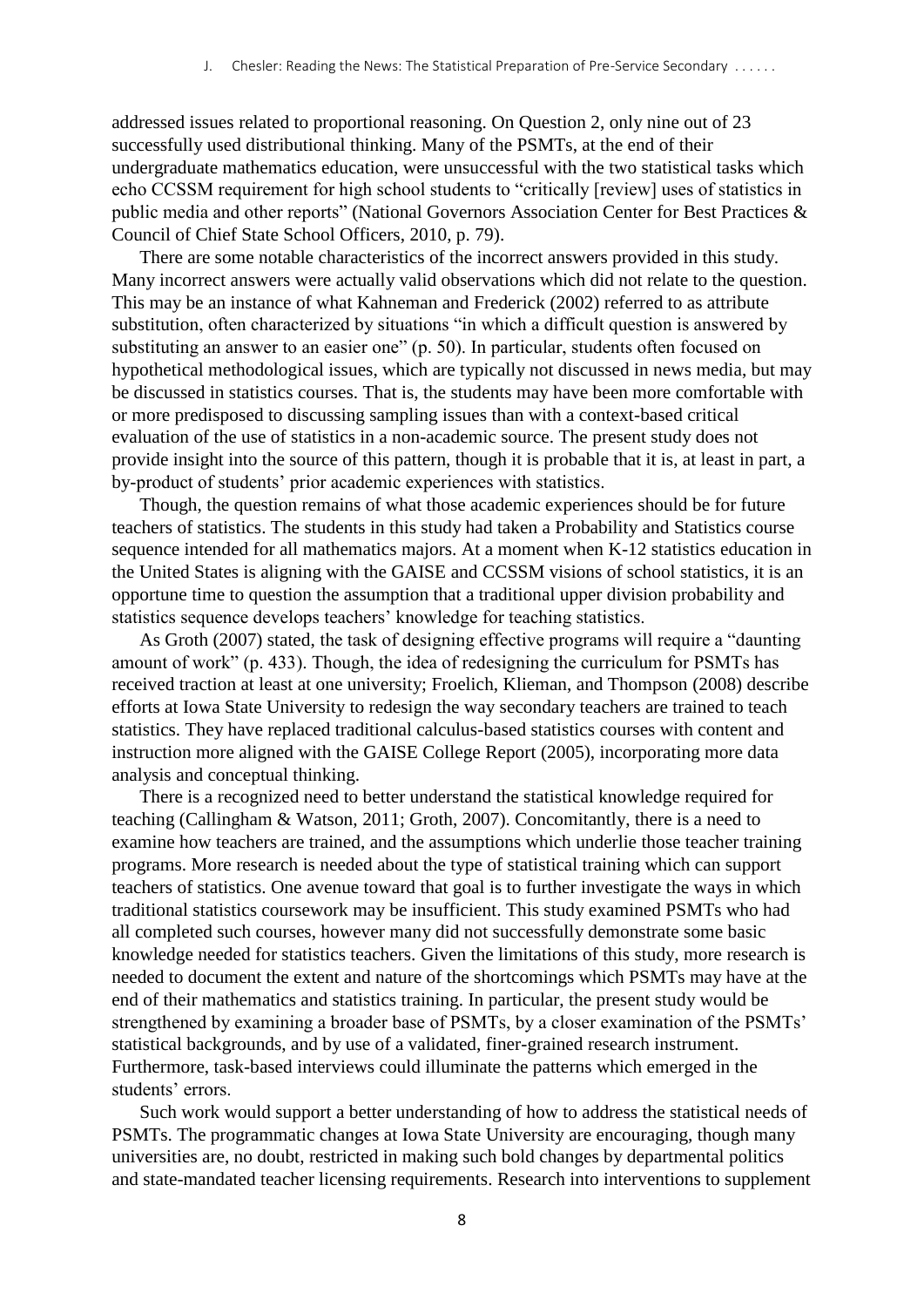existing coursework would create more options for the departments responsible for the statistical training of PSMTs. One potential venue for such interventions is in a capstone course for mathematics majors. Indeed, the present study documented some capstone students' struggles, yet there is opportunity to measure students' growth in statistical thinking as a consequence of coursework.

Though the present study has the limitations of a small sample from one institution, it adds texture to issues of statistics teacher preparation at a time when most of the United States is transitioning to common standards which emphasize interpretation, justification, and decision-making in statistics education. If traditional undergraduate coursework is not preparing PSMTs to engage in the sorts of statistical thinking that will be required of their future students, then it is reasonable to conclude that PSMTs need explicit training in that type of statistical thinking.

## **References**

- Aliaga, M., Cobb, G., Cuff, C., Garfield, J., Gould, R., Lock, R., … Witmer, J. (2005). Gaise college report. In American Statistical Association.
- Bakker, A. (2004). Reasoning about shape as a pattern in variability. Statistics Education Research Journal, 3(2), 64–83.
- Bakker, A., & Gravemeijer, K. (2005). Learning to reason about distribution. The Challenge of Developing Statistical Literacy, Reasoning and Thinking, 147–168.
- Burrill, G., & Biehler, R. (2011). Fundamental statistical ideas in the school curriculum and in training teachers. In Teaching Statistics in School Mathematics-Challenges for Teaching and Teacher Education (pp. 57–69). Springer.
- Burrill, G., & Elliott, P. C. (2006). Thinking and reasoning with data and chance. National Council of Teachers of Mathematics.
- Callingham, R., & Watson, J. (2011). Measuring levels of statistical pedagogical content knowledge. Teaching Statistics in School Mathematics-Challenges for Teaching and Teacher Education, 283–293.
- Chance, B. L. (2002). Components of statistical thinking and implications for instruction and assessment. Journal of Statistics Education, 10(3), 1–18.
- Coffey, A., & Atkinson, P. (1996). Making sense of qualitative data: Complementary research strategies. Thousand Oaks, CA: Sage Publications, Inc.
- Conference Board of the Mathematical Sciences (CBMS). (2001). The Mathematical Education of Teachers.
- Conference Board of the Mathematical Sciences (CBMS). (2012). The Mathematical Education of Teachers II. American Mathematical Society.
- Doerr, H., & Jacob, B. (2011). Investigating secondary teachers' statistical understandings. In Proceedings of the Seventh Congress of the European Society for Research in Mathematics Education (pp. 776–786).
- Franklin, C., Kader, G., Mewborn, D., Moreno, J., Peck, R., Perry, M., & Scheaffer, R. (2007). Guidelines for assessment and instruction in statistics education (GAISE) report. Alexandría: American Statistical Association.
- Froelich, A. G., Kliemann, W., & Thompson, H. (2008). Changing the statistics curriculum for future and current high school mathematics teachers: A case study. Joint ICMI/IASE Study: Teaching Statistics in School Mathematics. Challenges for Teaching and Teacher Education. Proceedings of the ICMI Study, 18.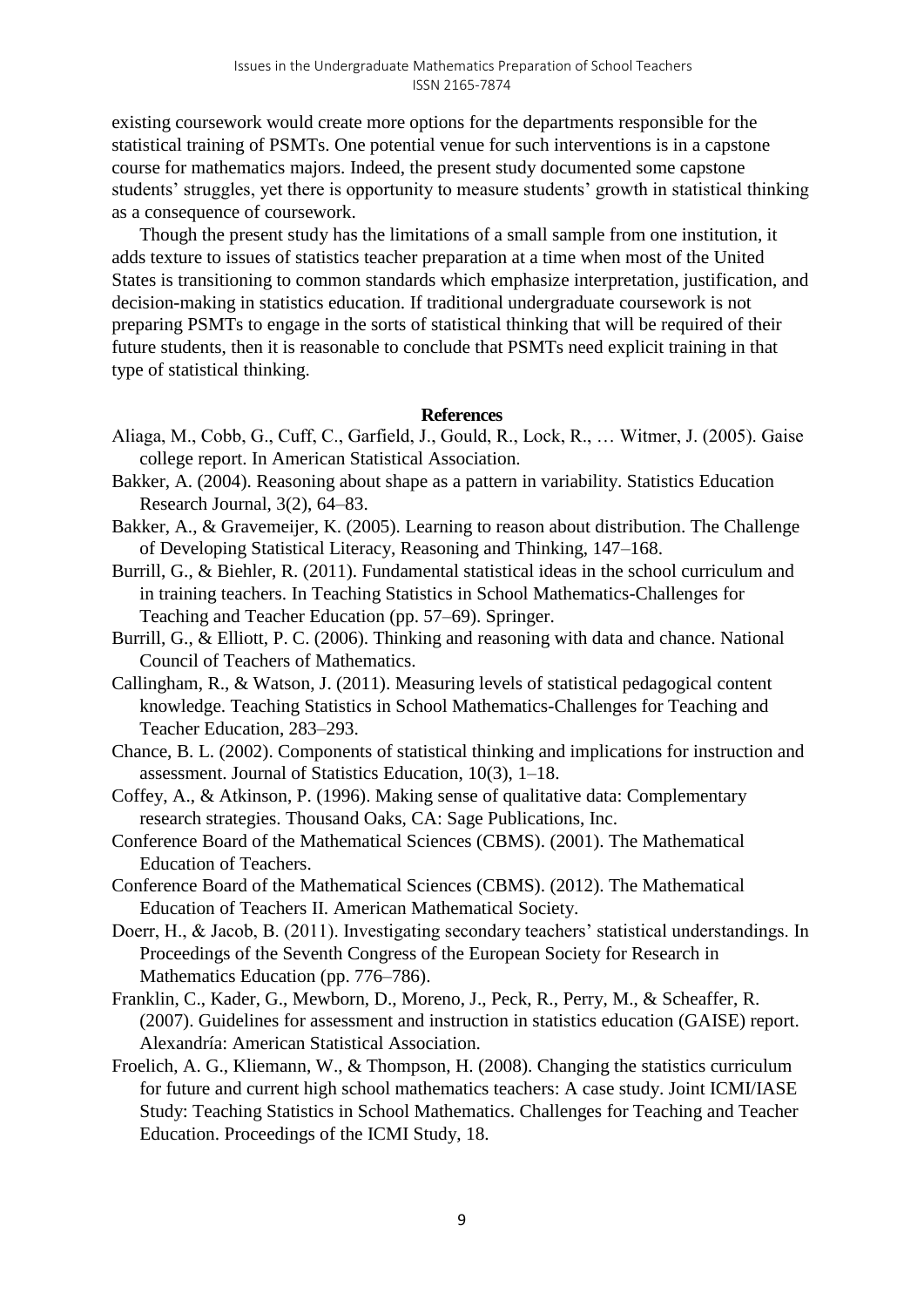- Garfield, J., & Ben-Zvi, D. (2005). Research on statistical literacy, reasoning, and thinking: Issues, challenges, and implications. The Challenge of Developing Statistical Literacy, Reasoning and Thinking, 397–409.
- González, M. T., Espinel, M. C., & Ainley, J. (2011). Teachers' graphical competence. In Teaching Statistics in School Mathematics-Challenges for Teaching and Teacher Education (pp. 187–197). Springer.
- Groth, R. E. (2007). Toward a Conceptualization of Statistical Knowledge for Teaching. Journal for Research in Mathematics Education, 38(5), 427–437.
- Groth, R. E. (2013). Characterizing Key Developmental Understandings and Pedagogically Powerful Ideas Within a Statistical Knowledge for Teaching Framework. Mathematical Thinking and Learning, 15(2), 121–145.
- Jacobbe, T., & Carvalho, C. (2011). Teachers' understanding of averages. In Teaching Statistics in School Mathematics-Challenges for Teaching and Teacher Education (pp. 199–209). Springer.
- Jayson, S. (2006, March 16). Is "failure to launch" really a failure? USA Today. Retrieved from http://usatoday30.usatoday.com/news/nation/2006-03-16-failure\_x.htm
- Kahneman, D., & Frederick, S. (2002). Representativeness Revisited: Attribute Substitution in Intuitive Judgment. In D. Kahneman, T. Gilovich, & D. Griffin (Eds.), Heuristics and Biases: The Psychology of Intuitive Judgment (pp. 49–81).
- Lee, H. S., & Lee, J. T. (2011). Enhancing Prospective Teachers' Coordination of Center and Spread: A Window into Teacher Education Material Development1. The Mathematics Educator, 21(1), 33–47.
- Makar, K., & Confrey, J. (2005a). Secondary teachers' statistical reasoning in comparing two groups. In The challenge of developing statistical literacy, reasoning and thinking (pp. 353–373). Springer. Retrieved from http://link.springer.com/content/pdf/10.1007/1-4020- 2278-6\_15.pdf
- Makar, K., & Confrey, J. (2005b). Variation-talk": Articulating meaning in statistics. Statistics Education Research Journal, 4(1), 27–54.
- Monk, D. H. (1994). Subject area preparation of secondary mathematics and science teachers and student achievement. Economics of Education Review, 13(2), 125–145.
- National Governors Association Center for Best Practices, & Council of Chief State School Officers. (2010). Common Core State Standards for Mathematics. Washington D.C.: National Governors Association Center for Best Practices, Council of Chief State School Officers.
- Pearl, D. K., Garfield, J. B., delMas, R., Groth, R. E., Kaplan, J. J., McGowan, H., & Lee, H. S. (2012). Connecting Research to Practice in a Culture of Assessment for Introductory College-level Statistics.
- Pfannkuch, M. (2006). Comparing box plot distributions: A teacher's reasoning. Statistics Education Research Journal, 5(2), 27–45.
- Pfannkuch, M. (2008). Training teachers to develop statistical thinking. Joint ICMI/IASE Study: Teaching Statistics in School Mathematics. Challenges for Teaching and Teacher Education. Proceedings of the ICMI Study, 18.
- Population Estimates: Historical Data U.S Census Bureau. (2012). US Census Bureau. Retrieved September 30, 2012, from http://www.census.gov/popest/data/historical/
- Reading, C., & Canada, D. (2011). Teachers' Knowledge of Distribution. In Teaching Statistics in School Mathematics-Challenges for Teaching and Teacher Education (pp. 223–234). Springer.